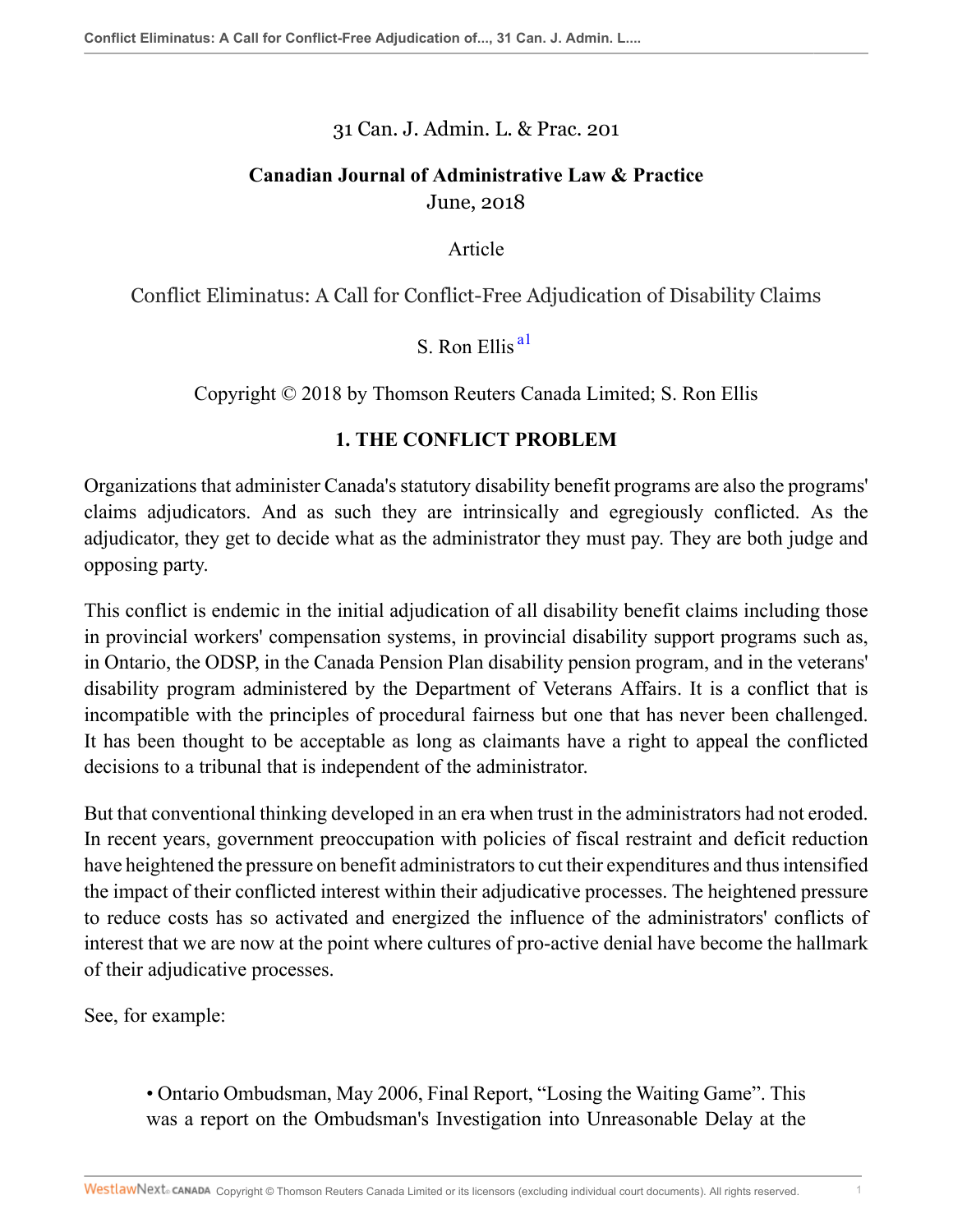Ministry of Community and Social Services' Ontario Disability Support Program's Disability Adjudication Unit (DAU). The Report identified the unreasonable but, for the government, notoriously profitable delays by the DAU in the adjudication of claims under Ontario's Disability Support Program.

**\*202** • The infamously high success rates of appeals of DAU decisions to the Ontario Social Benefits Tribunal.

<span id="page-1-0"></span>• The 2010 statement of the then Veterans' Ombudsman, Pat Stogran, decrying the "insurance-company culture of denial" in the Federal Department of Veterans Affairs' adjudication of veterans' disability claims.<sup>[1](#page-7-1)</sup>

<span id="page-1-1"></span>• The federal Auditor General's 2015 review of the CPP disability-claim appeals in the out-of-control backlog of the federal Social Security Tribunal that indicated that 30% of the claims languishing in that backlog should never have been denied in the first place.  $2^2$  $2^2$ 

<span id="page-1-3"></span><span id="page-1-2"></span>• The evidence of a culture of proactive denial in the adjudicative processes of Ontario's Workplace Safety and Insurance Board (WSIB)<sup>[3](#page-7-3)</sup> that developed following the Ontario Auditor General's threat in 2009 to categorize the WSIB's 12-billion dollar unfunded liability as part of the public debt if it was not brought under control. It is a threat that has, to quote the report of the "Revised Sir William Meredith Royal Commission", changed the system from one that promised "justice speedily and humanely rendered, to one that starts from no".<sup>[4](#page-7-4)</sup>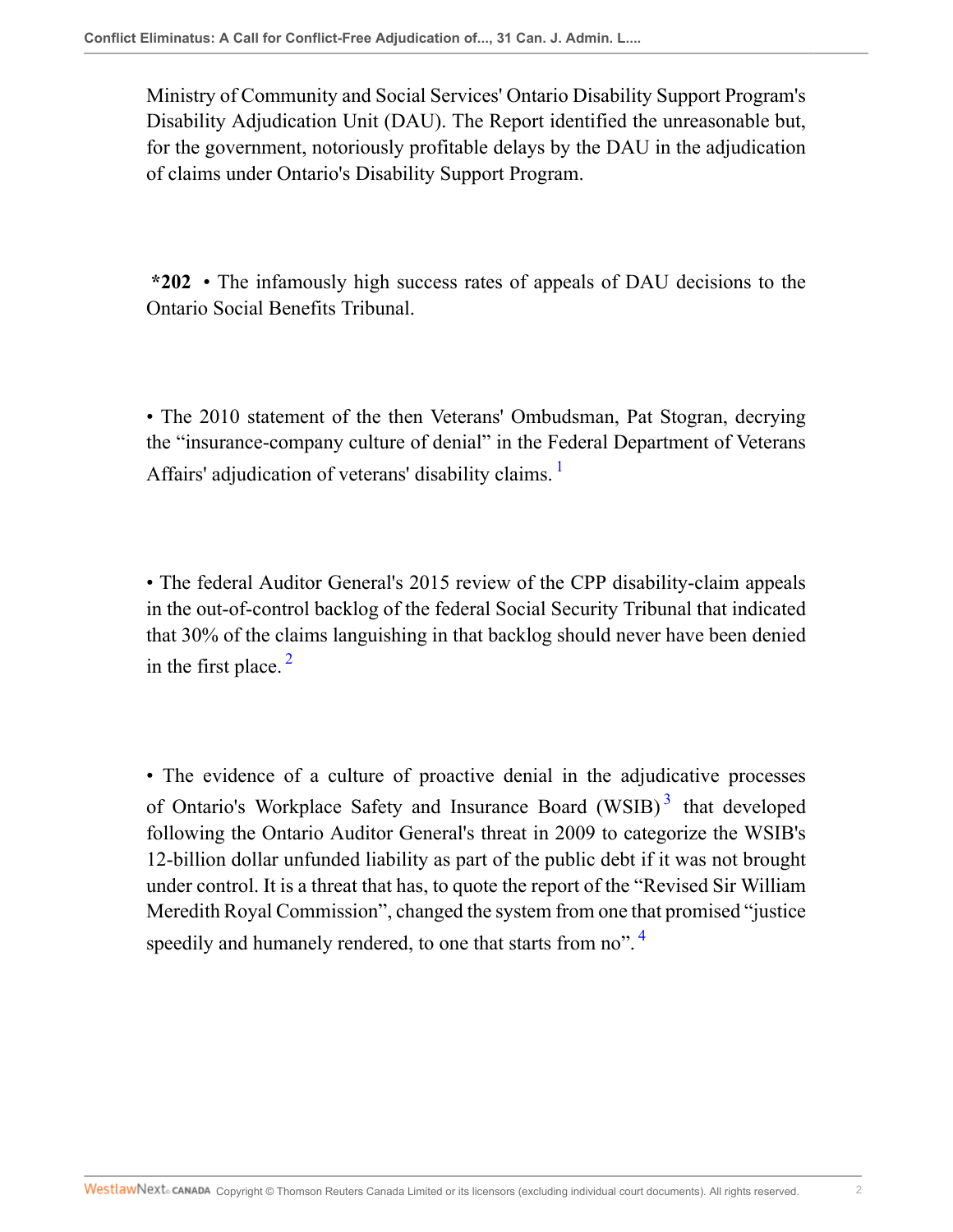• The September 14, 2015 statement by New Brunswick Ombudsman, Charles Murray, making essentially the same point with respect to the New Brunswick workers' compensation organization, WorkSafeNB:

I think what has happened at WorkSafe is that over time the goal has become to protect the fund, to maintain low premiums and that has caused WorkSafe to lose the focus on full protection for workers, ... The evidence that we see is a consistent pattern in WorkSafe which results in denial of coverage for workers where we think a very reasonable case could be made that those workers should receive benefits or extension of time for rehabilitation.<sup>[5](#page-7-5)</sup>

<span id="page-2-1"></span><span id="page-2-0"></span>**\*203** • The June 2017 report of the Alberta government's review of Alberta's workers' compensation system  $6$  that came to the same conclusions--viz:

The Alberta workers' compensation system is seen to have lost its way .... It needs to re-focus and re-align on its central purpose: assisting workers who suffer workplace-related injuries and illnesses ... The WCB tends to manage [claims that are not straightforward] in aggressive accordance with strict rules, even when the resulting decisions fly in the face of common sense .... The WCB is perceived to have a culture of denial .... The WCB needs to be regarded as an impartial decisionmaker .... Assisting injured workers has taken a backseat to managing claims .... The system [should not] exist to manage claims, it exists to provide assistance to injured workers .... Workers' compensation cannot be what is compromised in the name of competitiveness or cost-cutting .... Trust in the system must be reestablished .... A cultural change is needed throughout the system ... The cultural change required is one that will ensure that decisions are grounded in evidence, stakeholder input, and adherence to the Meredith Principles.

# **2. THE CONSEQUENCES**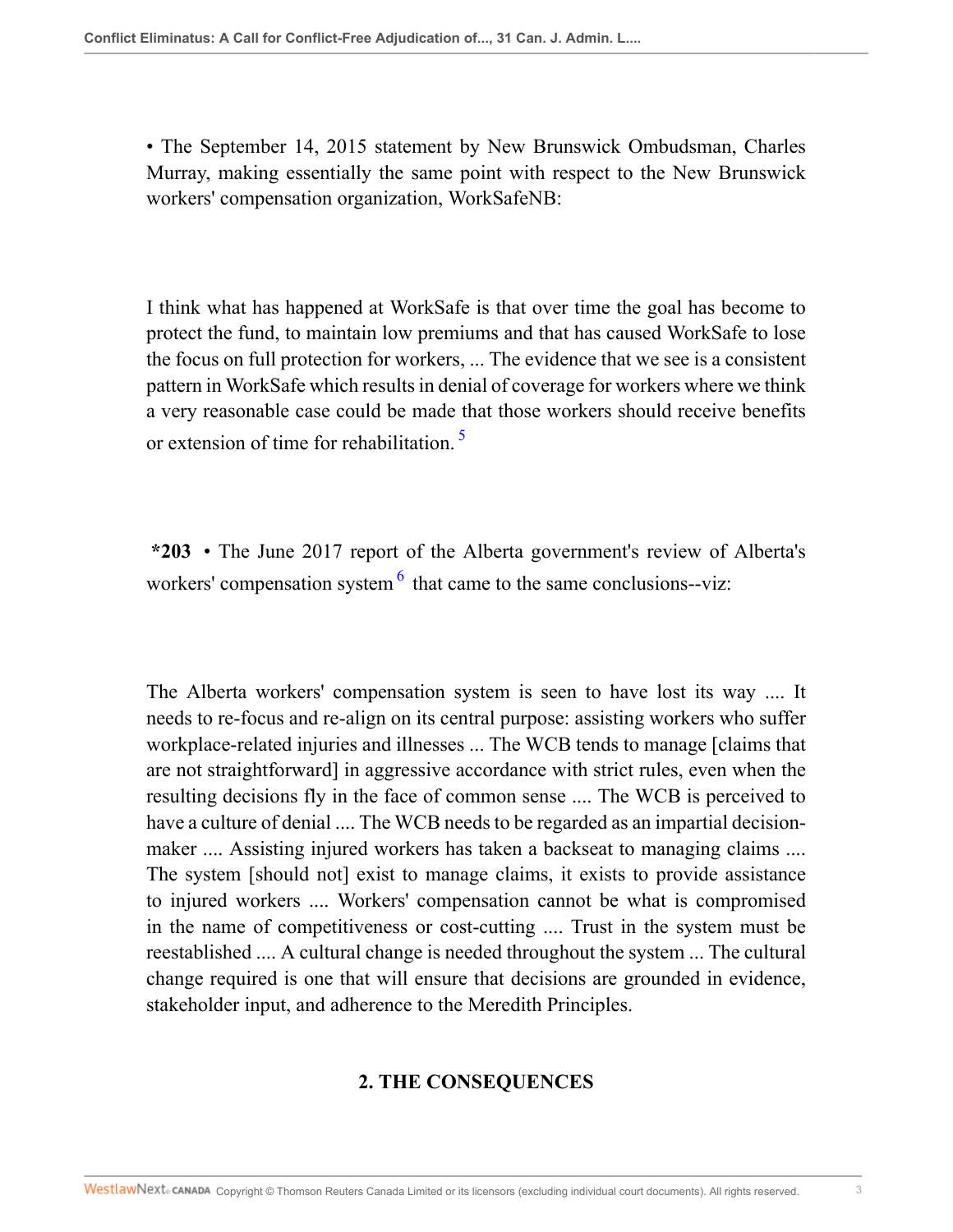When these cultures of denial led to markedly higher denial rates, and thus soaring numbers of appeals, the same policies of fiscal restraint and deficit reduction left the appeals tribunals without sufficient resources to cope with the increased caseloads, leading to out-of-control tribunal backlogs.

Thus, when conflicted adjudication processes produce unjustified, life-altering denials of valid claims, the victims of those denials are left-- without benefits--for two or three years or more while they wait for appeals to be decided.

And, of course, for disabled claimants deprived of their earning power by their disability, and of benefits by the unjustified denials of their claims, such a wait will be full of dire consequences. Claimant advocates report that during these prolonged waiting periods it is common to see their clients lose their cars and homes to mortgage foreclosures, suffer the ignominy of having to rely on welfare for the first time in their lives, experience the break-down of their marriages, suffer mental breakdowns, and eventually contemplate, and, yes, in numbers for which no records are kept,  $\frac{7}{7}$  $\frac{7}{7}$  $\frac{7}{7}$  commit suicide.

<span id="page-3-0"></span>**\*204** But, most importantly, the vast majority of the victims of these unjustified denials do not have the financial or emotional resources, or rights awareness, required to one through to the end. (The low appeal rate was recently confirmed when Ontario's Workplace Safety and Insurance Board publicly conceded that for five years it had been incorrectly discounting permanentimpairment NEL benefits based on asymptomatic and unmeasurable pre-existing conditions and noted that during that period 85 workers had appealed the incorrect decisions but there were 4,500 decisions--potentially equally incorrect--that had not been appealed and would now be reviewed. $\frac{8}{2}$  $\frac{8}{2}$  $\frac{8}{2}$ )

<span id="page-3-1"></span>For the victims of unwarranted, biased denials who do not appeal, the denials permanently destroy the life-supporting benefits to which they were entitled.

### **3. UNJUST AND UNDEMOCRATIC**

Systemic cultures of denial in the adjudication of claims for disability benefits are not only incompatible with principles of procedural fairness and the hallmarks of an unjust system of justice, they are also an affront to democratic principles. The legislature has decided what benefits the disabled need and has enacted legislation to meet that need. But, then, through infecting the adjudication processes with cost-averse biases and pro-active cultures of denial, the executive branch defeats the legislature's intent.

# **4. TIME TO LOOK FOR WHERE IT IS NOT**

The egregious personal and social consequences of these conflicted adjudication systems are painfully apparent to advocates for the disabled and to their medical advisers and should be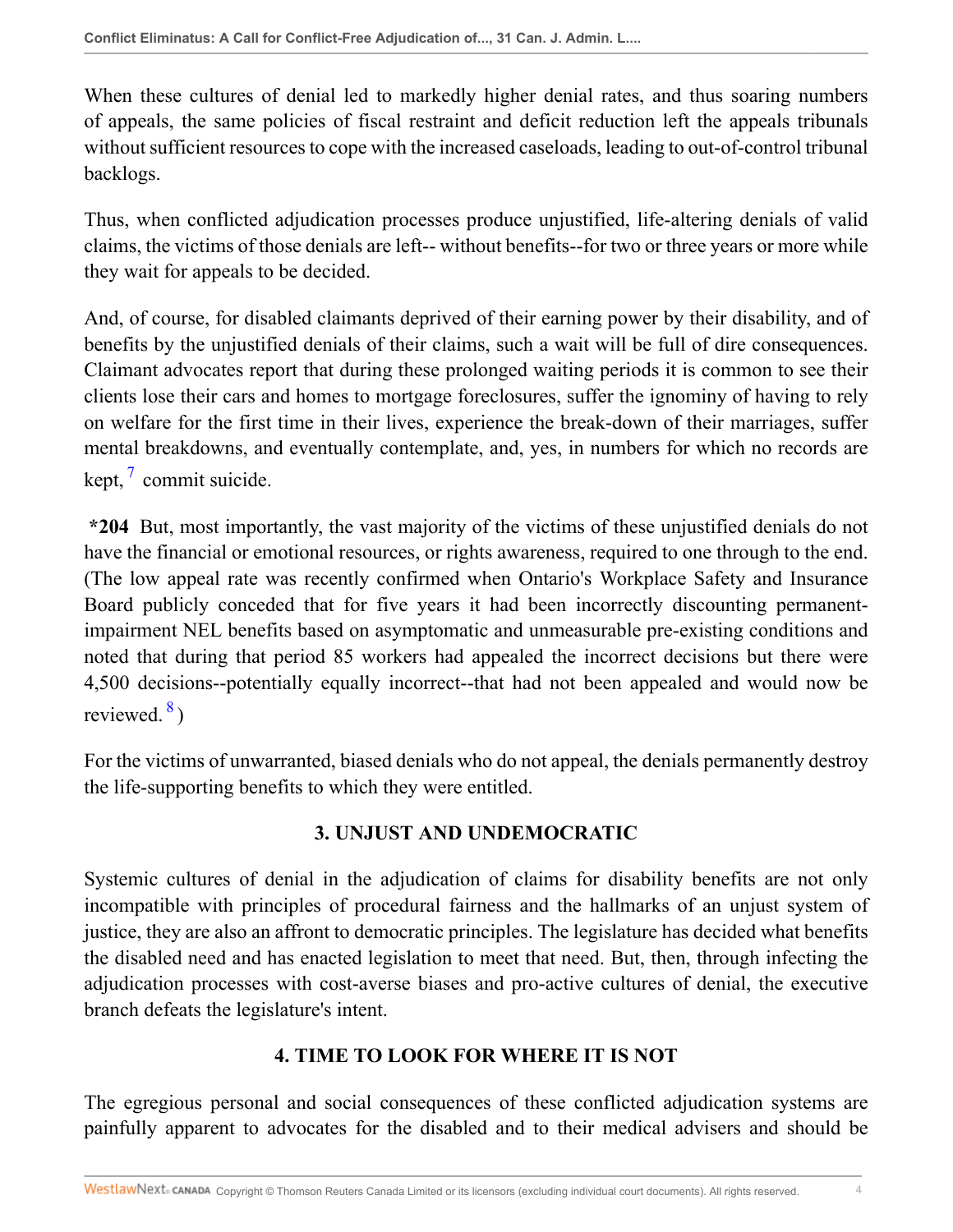foreseeable by all. They are consequences that no caring person, no responsible government, no democratic society, should be prepared to tolerate. And they are consequences that will continue to be suffered until the systemic problem of conflicted adjudication is resolved.

It is time, in short, to eliminate the conflict of interest; to search (as Dr. Seuss advises in his principle of calculatus eliminatus) for where it is not. And where these conflicts of interest are not is in initial-claims-adjudication organizations that do not have the responsibility for funding the benefits they award; organizations that are independent of the benefit-administrator boards or commissions, of the government, and of the executive-branch bureaucracy.

### <span id="page-4-0"></span>**5. FOR EXAMPLE**

Here is a specific, structural solution for eliminating the conflict of interest in the adjudication of disability benefit claims in provincial workers' compensation systems.

**\*205** In workers' compensation systems the conflict of interest only impacts in significant measure in about 5% of all claims.<sup>[9](#page-7-9)</sup>

But, while the percentage is small, the actual numbers are large--in Ontario, they currently number in the order of about 10,000 a year. From the perspective of the workers' compensation boards, these are the high-risk claims--the claims that are the principal drivers of the systems' costs and thus the ones in which the conflicted boards are most motivated to search for reasons to deny or limit benefits. Call these the "complex claims".

The solution to the conflict problem is to transfer the adjudication of these complex claims from the boards themselves to an adjudicative organization that is not responsible for funding or administering the benefits it grants; an organization independent of the compensation board and of the government, and of the executive-branch bureaucracy; an adjudicative organization whose mission would be to go without fear or favour wherever the evidence and the law fairly takes it. Call this organization a "Complex Claims Adjudicator" ("CCA").

Three questions present themselves:

1. How could a CCA be structured so as to ensure its independence?

2. How would it be funded?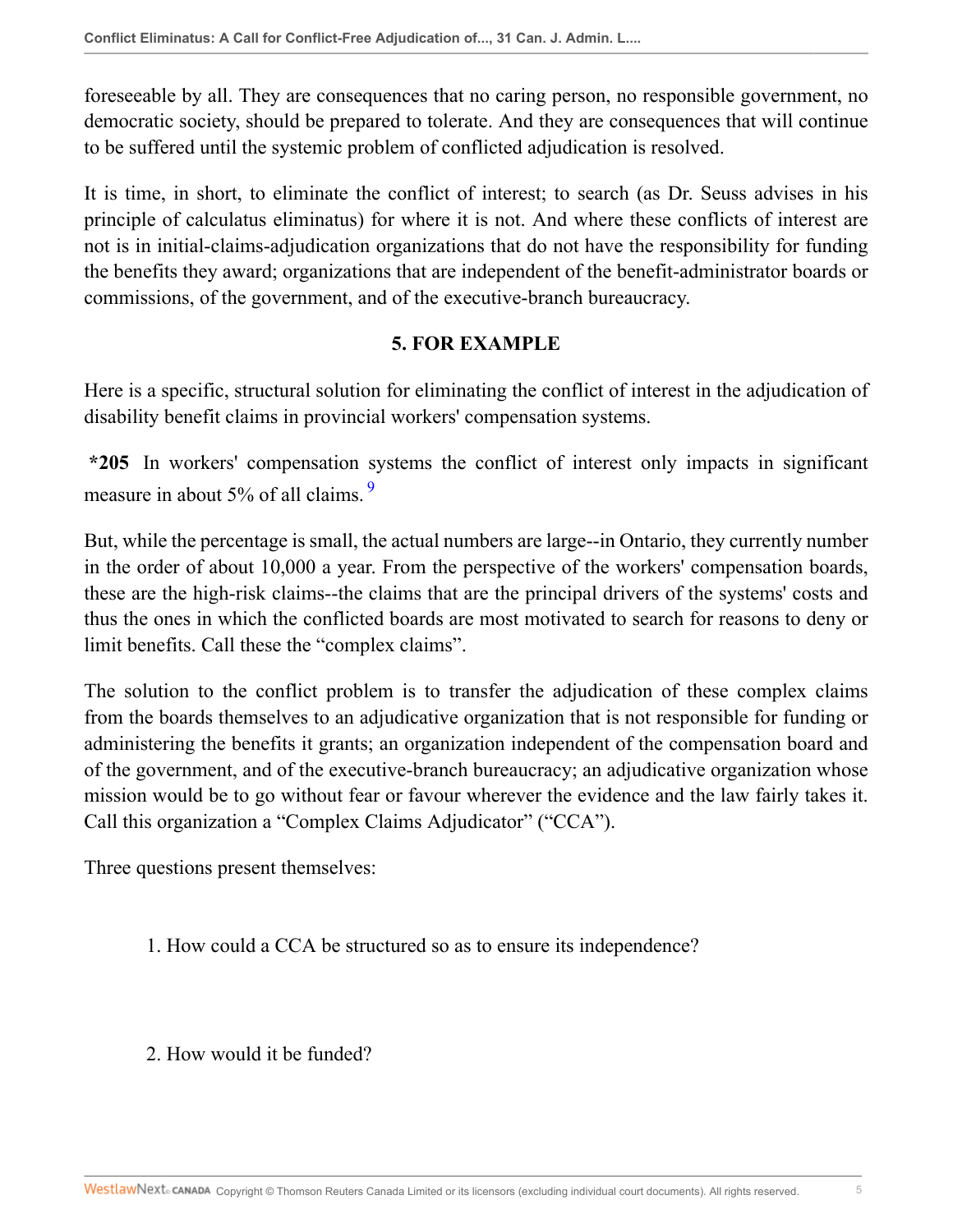3. How would its jurisdiction be defined and, also, constrained?

#### **(a) Structure**

By statute create a "Complex Claims Adjudicator" as a stand-alone corporate entity with an inquisitorial adjudicative mandate.

Provide for that entity to be governed by a Board of Directors comprised of, say, six members, selected for appointment--and re-appointment--not by the government but by, respectively, a partisan worker organization (perhaps the provincial federation of labour), a partisan employer organization (perhaps the Canadian Manufacturers and Exporters Association), and an organization that could be seen to have a non-partisan interest in rule-of-law-compliant adjudication of the rights of injured workers and their employers (perhaps the provincial Law Society).

Authorize the CCA Board of Directors to recruit, select, appoint and reappoint both the Board Chair (giving the Board a total complement of seven, with the Chair having a casting vote) and the CCA's Chief Executive Officer.

Provide for the CCA's host Ministry to be the Ministry of the Attorney General, not the Ministry of Labour.

**\*206** Provide for the CCA's reporting relationship with the government to be exclusively between the Board Chair and the Attorney General.

Authorize the CCA to administer itself, with all the support services an adjudicative organization needs integrated within its corporate entity in the ordinary course.

Require the CCA's adjudicators to be full-time employees of the CCA at various levels of qualifications and experience, recruited, selected, employed and promoted--or terminated- pursuant to processes supervised by the CCA Board of Directors.

Give the CCA investigative powers and authorize it to utilize expert advisors or to commission outside expert witnesses; with the investigation, use of advisors and the commissioning of witnesses also pursuant to processes supervised by the CCA Board of Directors.

# **(b) Funding**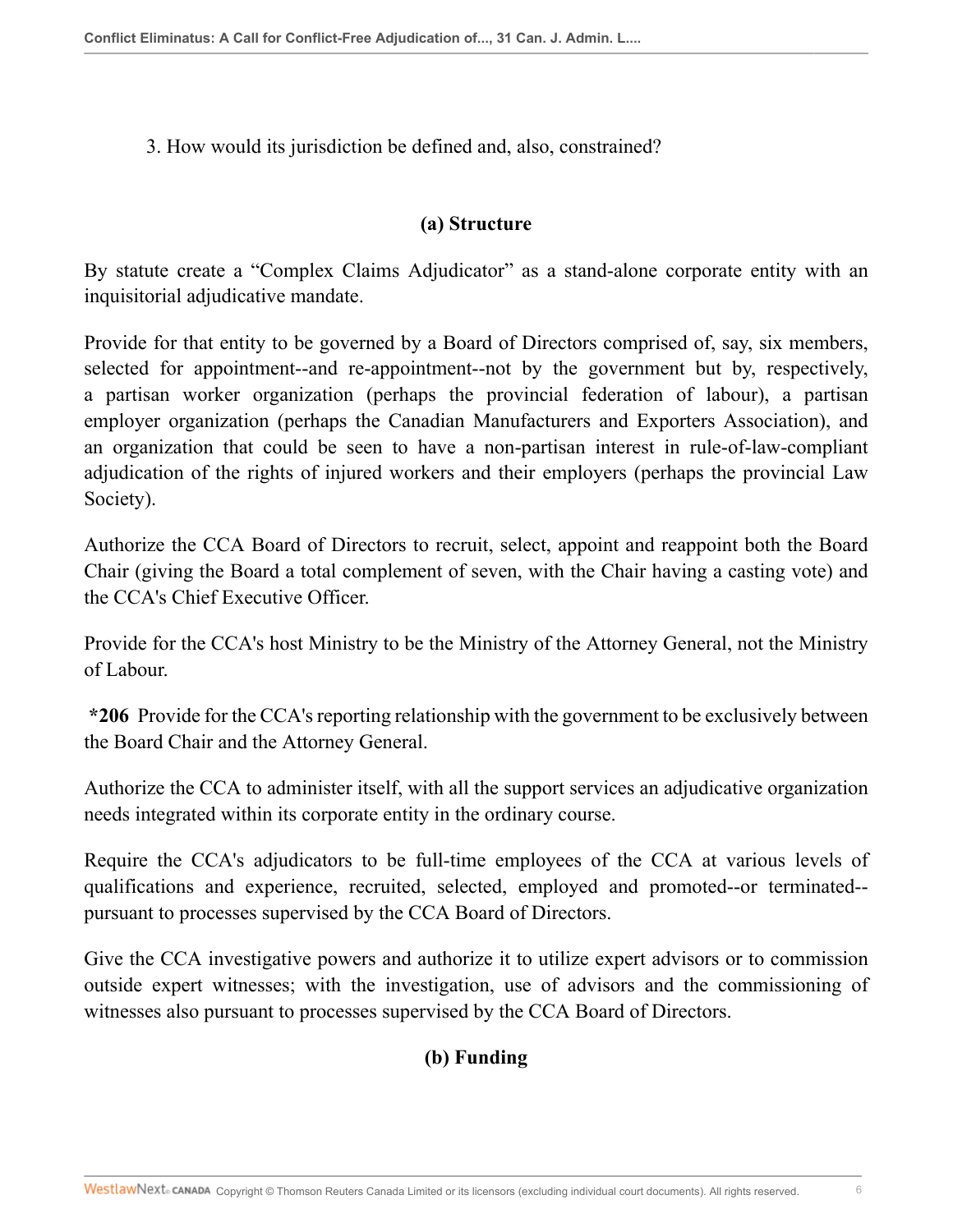Provide for the CCA's annual operating budget to be developed by its CEO, approved by its Board of Directors, and by the Attorney General, and funded by the workers' compensation board's Accident Fund.

### **(c) Jurisdiction and Accountability**

One would need to begin with a statutory definition of a "complex claim" which might be developed based on the compensation board's data on the type of claims that typically become contentious--perhaps claims that predictably lead most often to permanent impairments. Or it could possibly be defined in reverse terms as, for example, all claims that are not self-evidently simple and obvious.

The jurisdiction to determine which claims are "complex claims" as so defined would be assigned to a branch of the Complex Claims Adjudicator--call it the CCA's "Claims Allocation Branch"- and all new claims under the workers' compensation legislation would be channeled from the outset to that Branch for review against the definition of "complex cases" and allocation of the adjudication of those claims to either the CCA or the workers' compensation board. Claimants would be entitled to request the Branch to reconsider allocation decisions at any time during the life of their claim.

Benefit awards made by the CCA in the course of its adjudication would be binding on--and administered and funded--by the workers' compensation board. Justiciable issues that arise in the course of the compensation board's administration of CCA-awarded benefits would be referred, as they arise, to the CCA for adjudication.

The CCA constituent statute would provide for CCA decisions to be appealable by worker or employer parties, first to internal CCA appeal panels and then to the existing, independent appeals tribunal. Appeals tribunal decisions on law and policy issues would be binding on the CCA (subject to reconsideration by the appeals tribunal upon the request of the CCA, followed in appropriate cases by judicial review).

**\*207** Because of the workers' compensation board's role as the system's administrator and funder, the statute would confirm that the board is a party to every CCA adjudicative proceeding (with the option to appear and be represented by counsel) but would limit the board's rights of appeal to generic issues of general law and policy.

A Complex Claim Adjudicator as so envisioned in a workers' compensation system is a model that could be adapted to the elimination of the conflicts of interest in other disability benefit programs.

Footnotes